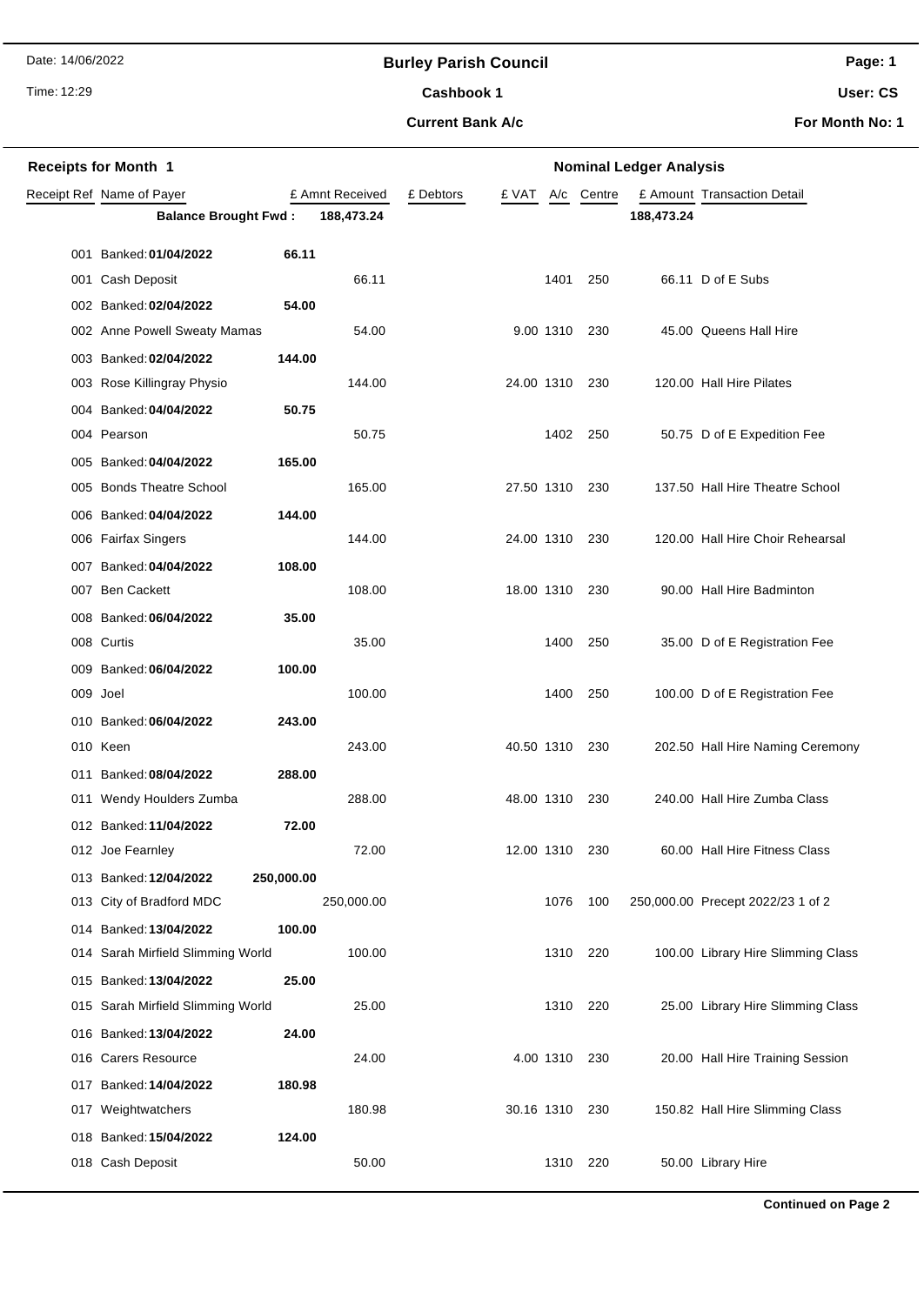Date: 14/06/2022

### **Burley Parish Council**

Time: 12:29

## **Current Bank A/c** Cashbook 1

**Page: 2**

**User: CS**

**For Month No: 1**

| <b>Receipts for Month 1</b>             |                 | <b>Nominal Ledger Analysis</b> |            |                                                   |  |  |  |
|-----------------------------------------|-----------------|--------------------------------|------------|---------------------------------------------------|--|--|--|
| Receipt Ref Name of Payer               | £ Amnt Received | £ Debtors<br>£ VAT<br>A/c      | Centre     | £ Amount Transaction Detail                       |  |  |  |
|                                         |                 |                                |            |                                                   |  |  |  |
| 018 Cash Deposit                        | 74.00           | 1401                           | 250        | 74.00 D of E Subs                                 |  |  |  |
| 019 Banked: 18/04/2022                  | 108.00          |                                |            |                                                   |  |  |  |
| 019 Wharfe Valley Voices                | 108.00          | 18.00 1310                     | 230        | 90.00 Hall Hire Choir Rehearsal                   |  |  |  |
| Banked: 19/04/2022<br>020               | 300.00          |                                |            |                                                   |  |  |  |
| 020 Performance Drama                   | 300.00          | 50.00 1310                     | 230        | 250.00 Hall Hire Easter Holiday Camp              |  |  |  |
| Banked: 20/04/2022<br>021               | 80.00           |                                |            |                                                   |  |  |  |
| 021 Burley Theatre Group                | 80.00           | 1310                           | 220        | 80.00 Library Hire Theatre Rehearsal              |  |  |  |
| 022 Banked: 20/04/2022                  | 45.00           |                                |            |                                                   |  |  |  |
| 022 Louise Summerton                    | 45.00           | 1310                           | 220        | 45.00 Library Hire                                |  |  |  |
| 023 Banked: 20/04/2022                  | 189.00          |                                |            |                                                   |  |  |  |
| 023 McGovern                            | 189.00          | 31.50 1310                     | 230        | 157.50 Hall Hire Birthday Party                   |  |  |  |
| 024 Banked: 25/04/2022                  | 900.00          |                                |            |                                                   |  |  |  |
| 024 City of Bradford MDC                | 900.00          | 1250                           | 210        | 900.00 Allotment Grant 2022/23                    |  |  |  |
| 025 Banked: 25/04/2022                  | 50.00           |                                |            |                                                   |  |  |  |
| 025 St Marys Church                     | 50.00           | 8.33 1310                      | 230        | 41.67 Hall Hire Church Service                    |  |  |  |
| 026 Banked: 27/04/2022                  | 36.00           |                                |            |                                                   |  |  |  |
| 026 Flora Palou Yoga                    | 36.00           | 6.00 1310                      | - 230      | 30.00 Hall Hire Yoga                              |  |  |  |
| Banked: 27/04/2022<br>027               | 43.20           |                                |            |                                                   |  |  |  |
| 027 Rhythm Time                         | 43.20           | 7.20 1310                      | - 230      | 36.00 Hall Hire Baby Group                        |  |  |  |
| Banked: 28/04/2022<br>028               | 54.00           |                                |            |                                                   |  |  |  |
| 028 The Story Makers                    | 54.00           | 9.00 1310                      | 230        | 45.00 Hall Hire Baby Group                        |  |  |  |
| 029 Banked: 29/04/2022                  | 54.00           |                                |            |                                                   |  |  |  |
| 029 Ben Cackett                         | 54.00           | 9.00 1310                      | 230        | 45.00 Hall Hire Badminton                         |  |  |  |
| 030 Banked: 29/04/2022                  | 336.00          |                                |            |                                                   |  |  |  |
| 030 NHS                                 | 336.00          | 56.00 1310                     | 230        | 280.00 Hall Hire Blood Donor Session              |  |  |  |
| Banked: 29/04/2022<br>031               | 84.80           |                                |            |                                                   |  |  |  |
| Cash Deposit<br>031<br>031 Cash Deposit | 66.80<br>18.00  | 1300<br>1401                   | 220<br>250 | 66.80 Library Fines and Fees<br>18.00 D of E Subs |  |  |  |
| 032 Banked: 29/04/2022                  | 113.19          |                                |            |                                                   |  |  |  |
| 032 Winterburn                          | 113.19          | 1170                           | 100        | 113.19 Love Burley Payment                        |  |  |  |
| 033 Banked: 29/04/2022                  | 25.00           |                                |            |                                                   |  |  |  |
| 033 Raistrick                           | 25.00           | 1250                           | 210        | 25.00 Allotment Rent 2022                         |  |  |  |
|                                         | 235.00          |                                |            |                                                   |  |  |  |
| 034 Banked: 29/04/2022<br>034 Blake     | 235.00          | 1402                           | 250        | 235.00 D of E Expedition Fee                      |  |  |  |
| 035 Banked: 29/04/2022                  | 60.00           |                                |            |                                                   |  |  |  |
| 035 Louise Summerton                    | 60.00           | 1310                           | 220        | 60.00 Library Hire                                |  |  |  |
|                                         |                 |                                |            |                                                   |  |  |  |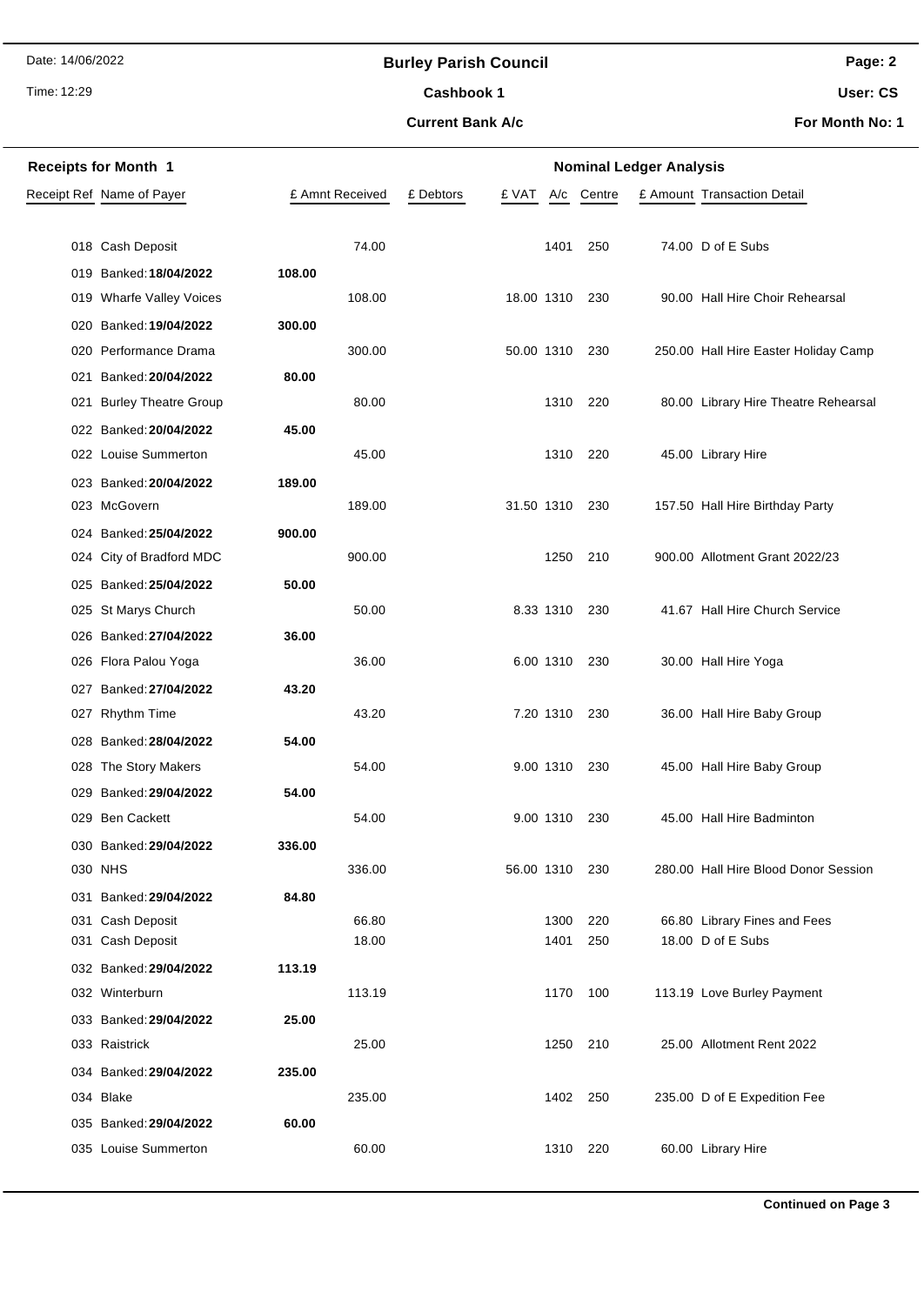| Date: 14/06/2022<br>Time: 12:29 |            | <b>Burley Parish Council</b><br>Cashbook 1 |        |            | Page: 3<br>User: CS |
|---------------------------------|------------|--------------------------------------------|--------|------------|---------------------|
|                                 |            | For Month No: 1                            |        |            |                     |
| <b>Total Receipts for Month</b> | 254,637.03 | 0.00                                       | 432.19 | 254,204.84 |                     |
| <b>Cashbook Totals</b>          | 443,110.27 | 0.00                                       | 432.19 | 442,678.08 |                     |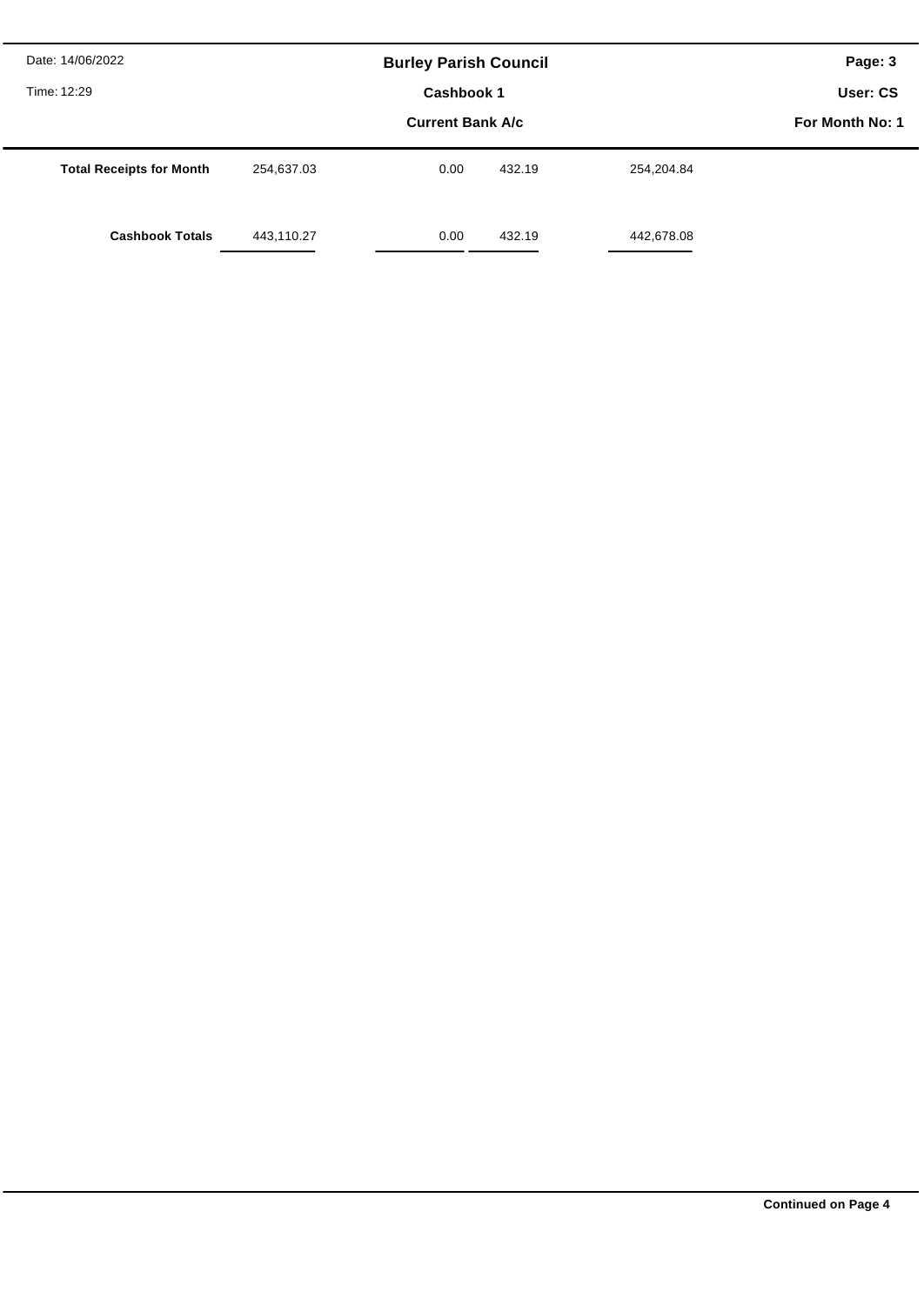Date: 14/06/2022

### **Burley Parish Council**

Time: 12:29

### Cashbook 1

#### **Current Bank A/c**

**User: CS**

**For Month No: 1**

|                       | <b>Payments for Month 1</b>             |     |                        |             |       |             | <b>Nominal Ledger Analysis</b> |                                         |
|-----------------------|-----------------------------------------|-----|------------------------|-------------|-------|-------------|--------------------------------|-----------------------------------------|
| Date                  | Payee Name                              |     | Reference £ Total Amnt | £ Creditors | £ VAT |             | A/c Centre                     | £ Amount Transaction Detail             |
|                       |                                         |     |                        |             |       |             |                                |                                         |
| 06/04/2022            | O2 (Telefonica UK)                      | 001 | 81.00                  |             |       | 13.50 4180  | 100                            | 67.50 Staff Mobile Phones April         |
|                       | 07/04/2022 Amazon Payments UK Ltd       | 002 | 10.95                  |             |       | 1.82 4505   | 230                            | 9.13 Janitorial Supplies                |
|                       | 07/04/2022 Chevin Landscapes Ltd        | 003 | 1,851.00               |             |       | 308.51 4370 | 200                            | 301.66 Grange Park Maintenance          |
|                       |                                         |     |                        |             |       | 4430        | 200                            | 40.00 Victoria Park Maintenance         |
|                       |                                         |     |                        |             |       | 4400        | 200                            | 233.33 Recreation Ground<br>Maintenance |
|                       |                                         |     |                        |             |       | 4440        | 200                            | 213.33 Village Green Maintenance        |
|                       |                                         |     |                        |             |       | 4500        | 230                            | 46.67 Queens Hall Grass Cutting         |
|                       |                                         |     |                        |             |       | 4360        | 200                            | 37.50 Burley House Field<br>Maintenance |
|                       |                                         |     |                        |             |       | 4380        | 200                            | 554.17 Grass Cutting Verges             |
|                       |                                         |     |                        |             |       | 4390        | 200                            | 207.50 Litter Bins                      |
|                       |                                         |     |                        |             |       | 4400        | 200                            | 13.33 Goalposts                         |
|                       |                                         |     |                        |             |       | 4400        | 200                            | -160.00 Goalposts Credit Note           |
|                       |                                         |     |                        |             |       | 4500        | 200                            | 55.00 Waste Disposal Charge             |
|                       | 07/04/2022 Chevin Landscapes Ltd        | 004 | 48.00                  |             |       | 8.00 4440   | 200                            | 40.00 Village Green Waste<br>Removal    |
|                       | 07/04/2022 Chevin Landscapes Ltd        | 005 | 1,104.00               |             |       | 184.00 4506 | 220                            | 920.00 Library Raised Planters          |
|                       | 07/04/2022 Chevin Landscapes Ltd        | 006 | 1,612.80               |             |       | 268.80 4290 | 100                            | 1,344.00 Hardcore for Ramp              |
| 07/04/2022            | <b>Russell Robinson</b>                 | 007 | 30.00                  |             |       | 1.43 4555   | 250                            | 28.57 Gas Cansiters                     |
|                       | 07/04/2022 Amazon Payments UK Ltd       | 008 | 5.99                   |             |       | 1.00 4160   | 100                            | 4.99 Stationery                         |
|                       | 07/04/2022 Abigail Skerrey              | 009 | 108.00                 |             |       | 4505        | 220                            | 108.00 Library Cleaning March           |
|                       | 07/04/2022 The Award Scheme Ltd         | 010 | 1,368.00               |             |       | 228.00 4550 | 250                            | 1,140.00 Licence Fee 22/23              |
|                       | 07/04/2022 RWC Trees Stumps & Logs Ltd  | 011 | 336.00                 |             |       | 56.00 4410  | 200                            | 280.00 Dangerous Tree Removal           |
|                       | 07/04/2022 Robert Saville               | 012 | 68.98                  |             |       | 4300        | 100                            | 68.98 Love Burley Payment               |
|                       | 07/04/2022 Hargreaves Property Services | 013 | 400.00                 |             |       | 4500        | 230                            | 400.00 Kitchen Worktop & Fire Door      |
| 07/04/2022            | Dave Manson                             | 014 | 86.63                  |             |       | 4000        | 230                            | 86.63 Sessional Caretaking Duties       |
|                       | 07/04/2022 Amazon Payments UK Ltd       | 015 | 19.45                  |             |       | 3.24 4160   | 100                            | 16.21 Copier Paper                      |
|                       | 07/04/2022 Vision ICT Ltd               | 016 | 366.00                 |             |       | 61.00 4200  | 100                            | 305.00 Wesbite Hosting 22/23            |
| 07/04/2022 Story Bees |                                         | 017 | 520.00                 |             |       | 4000        | 220                            | 520.00 Rhymetime Sessions               |
| 07/04/2022            | DJ Reyner Window Cleaning<br>Ltd        | 018 | 114.00                 |             | 19.00 | 4500        | 230                            | 45.00 Window Cleaning March 22          |
|                       |                                         |     |                        |             |       | 4500        | 220                            | 30.00 Window Cleaning March 22          |
|                       |                                         |     |                        |             |       | 4500        | 240                            | 20.00 Window Cleaning March 22          |
| 08/04/2022            | Public Works Loan Board<br>(PWLB)       | 019 | 15,255.13              |             |       | 4600        | 260                            | 9,038.31 Loan Repayment 1 of 2          |
|                       |                                         |     |                        |             |       | 4601        | 260                            | 6,216.82 Interest Repayment 1 of 2      |
| 12/04/2022            | Tjasa Seljak                            | 020 | 57.80                  |             |       | 4300        | 100                            | 57.80 Love Burley Payment               |
|                       | 12/04/2022 Clare Smith                  | 021 | 40.00                  |             |       | 4140        | 100                            | 40.00 ICO Data Protection Fee           |
| 12/04/2022            | <b>Margaret Smith</b>                   | 022 | 33.00                  |             |       | 4300        | 100                            | 33.00 Love Burley Payment               |
| 12/04/2022            | Jane Davies                             | 023 | 525.00                 |             |       | 4370        | 200                            | 525.00 Grange Park Gardening            |
|                       | 12/04/2022 Kaye Davies                  | 024 | 525.00                 |             |       | 4370        | 200                            | 525.00 Grange Park Gardening            |
|                       | 12/04/2022 Linday Taylor                | 025 | 625.00                 |             |       | 4370        | 200                            | 525.00 Grange Park Gardening            |
|                       |                                         |     |                        |             |       | 4370        | 200                            | 100.00 Grange Park Plants               |
|                       | 12/04/2022 FMJ Plasering                | 026 | 516.00                 |             |       | 86.00 4500  | 230                            | 430.00 QH Plastering Work               |
| 14/04/2022 NPower     |                                         | 027 | 35.13                  |             |       | 1.67 4510   | 200                            | 33.46 Grange Park Electricity           |
|                       | 14/04/2022 Tjasa Seljak                 | 028 | 8.11                   |             |       | 4300        | 100                            | 8.11 Love Burley Payment                |
|                       | 14/04/2022 Tjasa Seljak                 | 028 | 70.00                  |             |       | 4300        | 100                            | 70.00 Love Burley Payment               |
|                       | 14/04/2022 Agrovista UK Ltd             | 029 | 246.00                 |             |       | 41.00 4350  | 200                            | 205.00 Bowling Green Seed               |

**Continued on Page 5**

**Page: 4**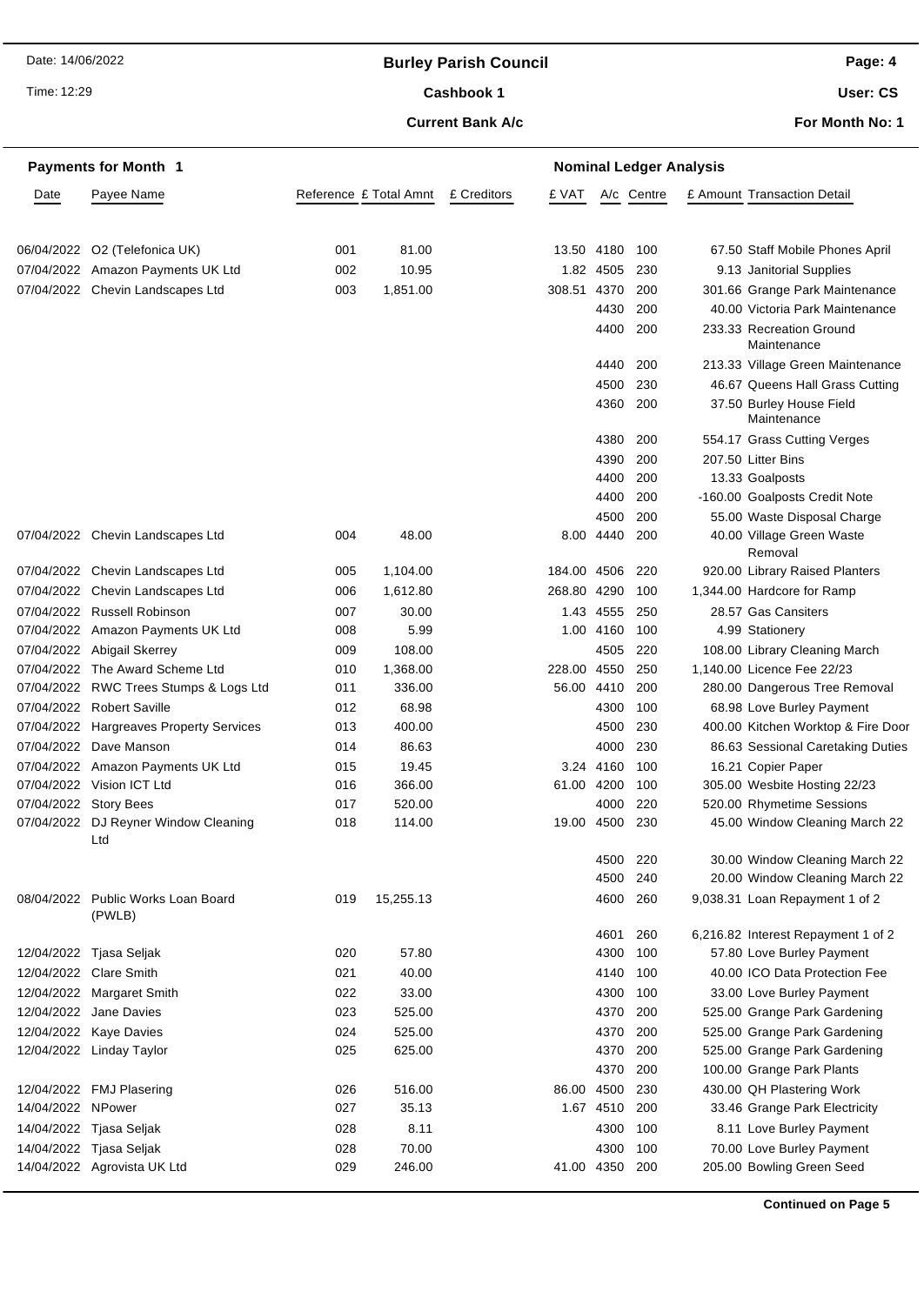### **Burley Parish Council**

Time: 12:29

#### Cashbook 1

**Current Bank A/c**

**User: CS**

**For Month No: 1**

|                      | <b>Payments for Month 1</b>                 | <b>Nominal Ledger Analysis</b> |          |             |                |           |            |  |                                        |
|----------------------|---------------------------------------------|--------------------------------|----------|-------------|----------------|-----------|------------|--|----------------------------------------|
| Date                 | Payee Name                                  | Reference £ Total Amnt         |          | £ Creditors | £ VAT          |           | A/c Centre |  | £ Amount Transaction Detail            |
|                      |                                             |                                |          |             |                |           |            |  |                                        |
| 14/04/2022 Cactus IT |                                             | 030                            | 140.40   |             | 23.40 4190     |           | 100        |  | 117.00 IT Support April                |
|                      | 20/04/2022 Opus Energy                      | 031                            | 894.65   |             | 149.11 4510    |           | 230        |  | 745.54 QH Electricity April            |
| 21/04/2022 EON       |                                             | 032                            | 108.17   |             |                | 5.15 4450 | 200        |  | 103.02 Water Feature Electricity       |
|                      | 21/04/2022 DWR Landscapes Ltd               | 033                            | 960.00   |             | 160.00 4500    |           | 230        |  | 500.00 Car Park Wall Repair            |
|                      |                                             |                                |          |             |                | 4440      | 200        |  | 300.00 Wall Repair                     |
|                      | 21/04/2022 Rialtas Business Solutions Ltd   | 034                            | 669.60   |             | 111.60 4190    |           | 100        |  | 558.00 Year End Closedown 2022         |
|                      | 21/04/2022 Margaret Smith                   | 035                            | 29.30    |             |                | 4300      | 100        |  | 29.30 Love Burley Payment              |
|                      | 21/04/2022 SLCC Enterprises Ltd             | 036                            | 108.00   |             | 18.00 4110     |           | 100        |  | 90.00 Clerk Training Course            |
|                      | 21/04/2022 Clare Smith                      | 037                            | 9.99     |             |                | 1.67 4160 | 100        |  | 8.32 Printing Costs                    |
|                      | 21/04/2022 SLCC Enterprises Ltd             | 038                            | 144.00   |             | 24.00 4110     |           | 100        |  | 120.00 ILCA Training Course            |
|                      | 21/04/2022 Amazon Payments UK Ltd           | 039                            | 31.96    |             |                | 5.33 4505 | 230        |  | 26.63 Cleaning Supplies                |
|                      | 21/04/2022 Bullfinch (Gas Equipment) Ltd    | 040                            | 73.77    |             | 12.30 4270     |           | 100        |  | 61.47 Firepower Torch Kit<br>(Beacon)  |
|                      | 21/04/2022 Aire Valley Gas Ltd              | 041                            | 95.00    |             |                | 4.52 4270 | 100        |  | 90.48 Propane Gas Cylinder<br>(Beacon) |
|                      | 21/04/2022 Julian Hall First Aid Services   | 042                            | 35.00    |             |                | 4270      | 100        |  | 35.00 Event First Aid - Jubilee        |
|                      | 21/04/2022 Bullfinch (Gas Equipment) Ltd    | 040                            | 14.75    |             |                | 2.46 4270 | 100        |  | 12.29 Firepower Torch Kit<br>(Beacon)  |
|                      | 26/04/2022 Master-Plan Systems Ltd          | 043                            | 92.39    |             | 15.40 4160     |           | 100        |  | 76.99 Printing Costs                   |
|                      | 26/04/2022 Opus Energy                      | 044                            | 483.61   |             | 80.60 4510     |           | 230        |  | 403.01 QH Gas April                    |
|                      | 26/04/2022 Margaret Smith                   | 045                            | 28.67    |             |                | 4300      | 100        |  | 28.67 Love Burley Payment              |
|                      | 26/04/2022 City of Bradford MDC             | 046                            | 8,793.08 |             |                | 4000      | 100        |  | 4,713.93 Salaries April 2022 (Admin)   |
|                      |                                             |                                |          |             |                | 4000      | 230        |  | 3,237.21 Salaries April 2022 (QH)      |
|                      |                                             |                                |          |             |                | 4000      | 220        |  | 841.94 Salaries April 2022 (Library)   |
|                      | 26/04/2022 Scott Janitorial Supplies Ltd    | 047                            | 73.80    |             | 12.30 4505     |           | 230        |  | 61.50 Toilet Rolls                     |
|                      | 26/04/2022 Dotty Print Ltd                  | 048                            | 700.00   |             |                | 4260      | 100        |  | 700.00 Newsletter Printing             |
|                      | 26/04/2022 Blue Sky Event Hire              | 049                            | 554.54   |             | 92.42 4270     |           | 100        |  | 462.12 Jubilee Event Equipment<br>Hire |
|                      | 26/04/2022 Rosse Systems Ltd                | 050                            | 177.83   |             | 29.64 4500     |           | 230        |  | 148.19 Alarm Maintenance               |
|                      | 26/04/2022 City of Bradford MDC             | 051                            | 1,087.84 |             |                | 4500      | 230        |  | 1.087.84 Trade Waste Fee 2022/23       |
|                      | 26/04/2022 Lindsay Field                    | 052                            | 400.00   |             |                | 4555      | 250        |  | 400.00 Expedition Camping Fees         |
|                      | 26/04/2022 Lindsay Field                    | 053                            | 1,096.04 |             |                | 4000      | 250        |  | 1,096.04 April DofE Hours              |
|                      | 26/04/2022 Russell Robinson                 | 054                            | 440.44   |             |                | 4000      | 250        |  | 440.44 April DofE Hours                |
|                      | 26/04/2022 Story Bees                       | 055                            | 120.00   |             |                | 4000      | 220        |  | 120.00 Rhymetime Sessions              |
|                      | 28/04/2022 DJ Reyner Window Cleaning<br>Ltd | 056                            | 114.00   |             | 19.00 4500     |           | 230        |  | 45.00 Window Cleaning April            |
|                      |                                             |                                |          |             |                | 4500      | 220        |  | 30.00 Window Cleaning April            |
|                      |                                             |                                |          |             |                | 4500      | 240        |  | 20.00 Window Cleaning April            |
|                      | 28/04/2022 Master-Plan Systems Ltd          | 057                            | 10.70    |             |                | 1.78 4500 | 220        |  | 8.92 Printing Costs Library            |
|                      | 28/04/2022 City of Bradford MDC             | 058                            | 378.00   |             | 63.00 4000     |           | 100        |  | 315.00 Payroll SLA Fee 2022/23         |
|                      | 28/04/2022 Tjasa Seljak                     | 059                            | 149.07   |             |                | 4300      | 100        |  | 149.07 Love Burley Payment             |
| 28/04/2022 CP News   |                                             | 060                            | 65.92    |             |                | 4500      | 220        |  | 65.92 Newspapers                       |
|                      | 28/04/2022 UK Safety Management Ltd         | 061                            | 190.78   |             | 31.80 4500     |           | 230        |  | 158.98 QH PAT Testing                  |
|                      | 28/04/2022 Amazon Payments UK Ltd           | 062                            | 63.55    |             | 10.59 4505     |           | 230        |  | 11.66 Janitorial Supplies              |
|                      |                                             |                                |          |             |                | 4160      | 100        |  | 41.30 Stationery Supplies              |
|                      | 28/04/2022 Amazon Payments UK Ltd           | 063                            | 103.02   |             | 17.17 4500 230 |           |            |  | 85.85 Portable Bluetooth Speaker       |

**Page: 5**